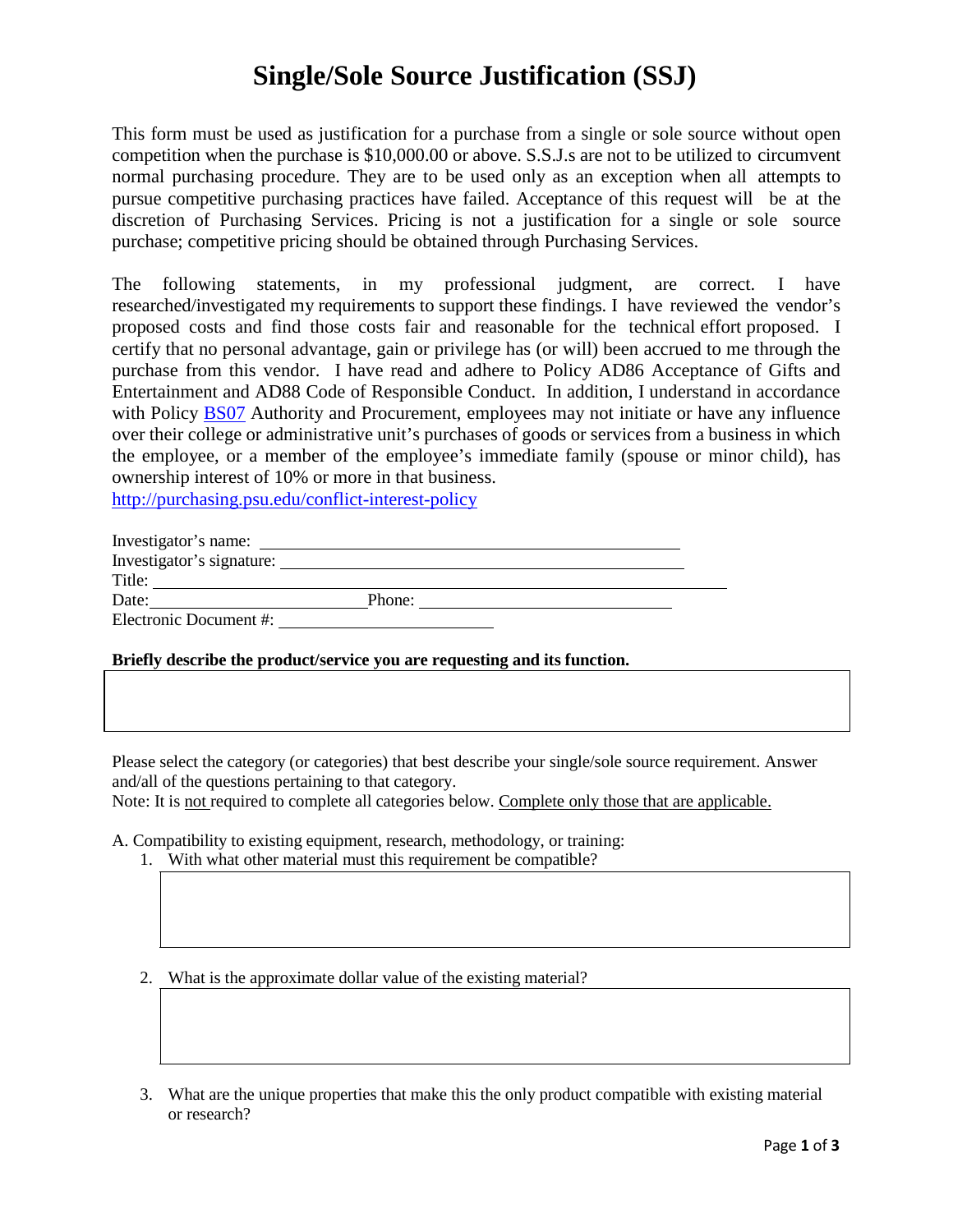- 4. Provide any other supporting information, if applicable.
- B. Only known manufacturer of this product:
	- 1. What research/investigation has been done to support this claim (i.e., trade shows, Internet searches, professional journals, colleagues, etc.)? Please list sources.
	- 2. What other manufacturers did you solicit information from? Please list their names and summarize your findings.

C. Only product that will met the requirements of the intended use although other like items exist:

- 1. What other manufacturers did you evaluate? Please identify the manufacturer and the product deficiencies that lead to their disqualification.
- 2. If this product is superior to all others, state the reason why. (Give very specific characteristics, capabilities and properties.
- 3. Provide other supporting research to document the need for this specific manufacturer, if applicable.

D. Regional Sales/Support/Service:

1. Is this the only known vendor to sell, support and/or service this type of product in this region?